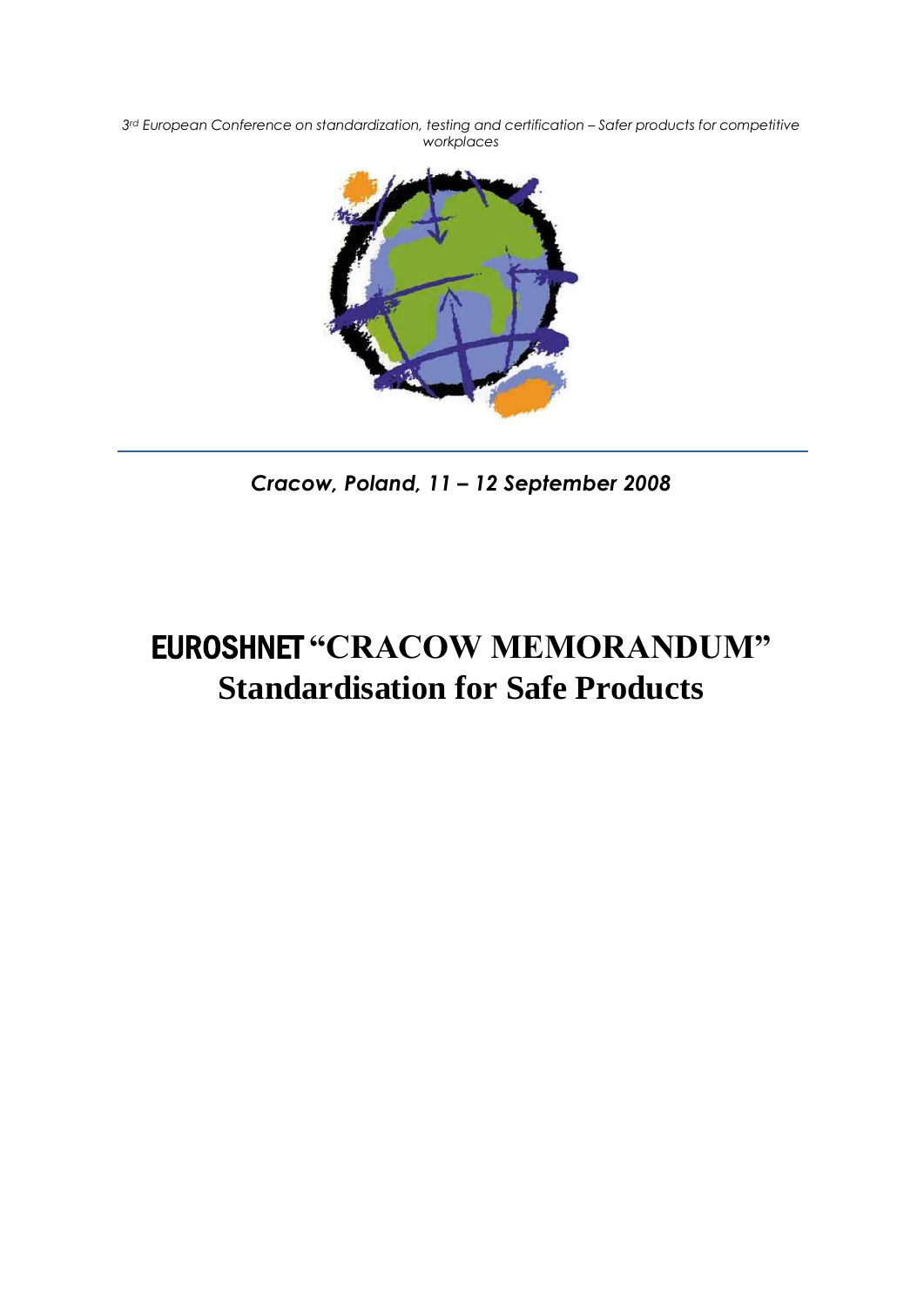## **The Memorandum**

The current CEN standardisation and CE certification processes, although not perfect, have proved very useful and have – generally speaking – enhanced the safety level of the products placed on the EU market to a significant extent. Substantial progress is still possible by which the system could be improved and a drift avoided in the safety level of CE-marked products that would be detrimental to the safety and health of their users. The necessary structures and procedures are already in place; they must however now be given new impetus by the laying down of reasonable targets for progress and indicators by which the achievement of these targets can be assessed. This has the potential to reinforce the reputation and influence of EN standards and the New Approach.

This Memorandum reflects the views of European occupational safety and health experts active in standardisation, testing, certification and related research. It deals with possible improvements to the preparation and use of standards in support of New Approach directives which make reference to standards as one means of providing a presumption of conformity to the relevant Essential Health and Safety Requirements (EHSRs) of these directives.

This Memorandum is not a consensus document of all experts registered with EUROSHNET, the European network of OSH experts active in standardisation, testing and certification and related research. However, many aspects of the document have been discussed on EUROSHNET and many of the views expressed by EUROSNET participants have been taken into account.

The final version of the Memorandum has been accepted by the EUROSHNET Steering Committee. The latter recommends that the Memorandum be used as a basis for further political action at national, European and international levels.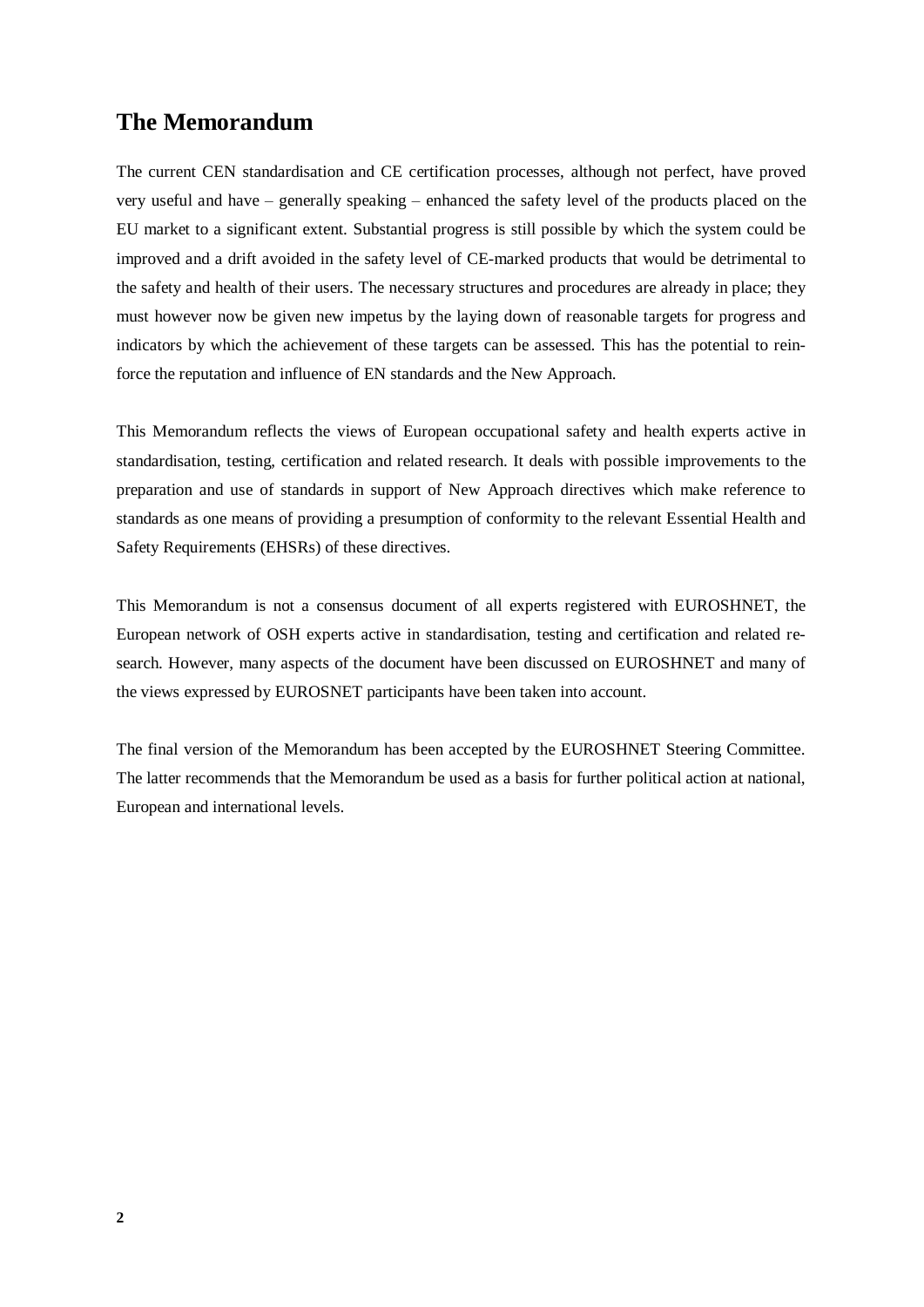## **Statements and Proposals**

**Statement 1 Harmonised European Standards must constitute a reliable technical reference for all stakeholders and must support legislation in a consistent manner, without contradictions, in order to contribute to fairness of competition and to the high level of safety called for by the EU Treaty.**

**Proposal 1.1** All stakeholders and decision-makers in standardisation should make a concerted effort to ensure that the unanimously accepted principles of standardisation, such as transparency of the system, comprehensibility and coherence of the standards, and balanced participation of all relevant stakeholders, are implemented in practice.

**Proposal 1.2** CEN/CENELEC should enforce the existing policy for quality assessment of harmonised European standards (quality of the language, consistency, equivalence of the translations, quality of terminology) and adapt it, where necessary, to the needs of SMEs.

**Proposal 1.3** Harmonised European Standards should cover all essential health and safety requirements (EHSRs) that are applicable to the products concerned, either directly, or by reference to other existing harmonised standards covering these essential requirements.

**Proposal 1.4** The standardisation mandates issued by the European Commission to CEN/CENELEC should contain an emphatic request that the standards that are candidates for harmonisation should cover all essential requirements applicable to the products concerned. Should it not be possible to cover all essential requirements, whether owing to lack of expertise, knowledge or consensus, harmonised European standards should state in a transparent manner which EHSRs are covered by the standard and which are not.

**Proposal 1.5** CEN/CENELEC should actively support the established principle according to which the CEN/CENELEC consultants systematically review coverage of the essential requirements in the standards. CEN/CENELEC may do so for example by coordinating the consultants' work and providing them with appropriate information and training.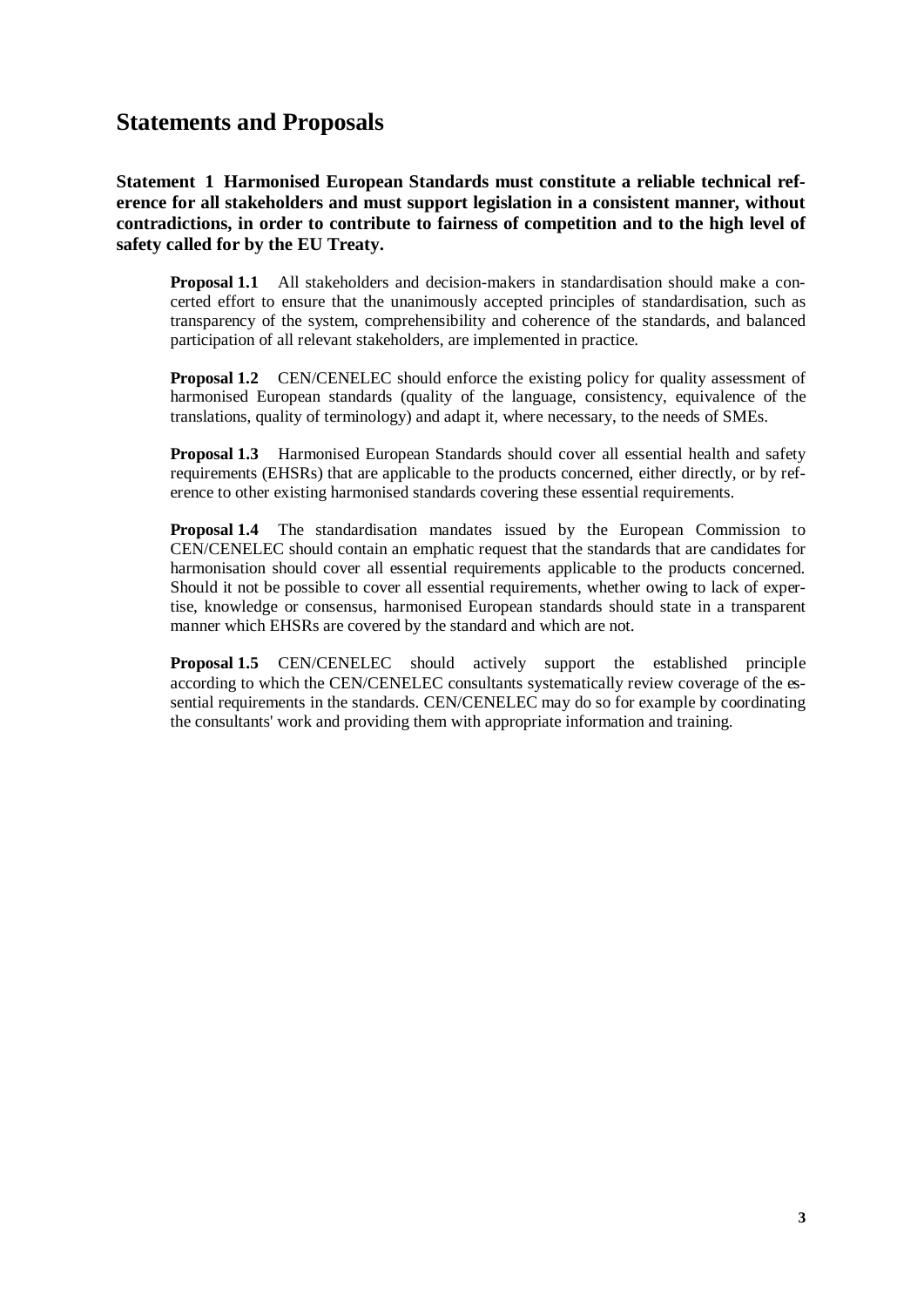### **Statement 2 Harmonised European standards should reflect the current state of the art and correspond to the highest level of safety and health that can reasonably be expected from a product.**

**Proposal 2.1** In order to reach this goal, harmonised European standards should be regularly updated to take account of practical experience from the field and the permanent evolution of the state of the art. Methods for triggering and processing feedback from the field should be established. Networks such as EUROSHNET are valuable tools for this purpose.

**Proposal 2.2** Where testing methods are provided in harmonised standards, the standards concerned should contain specifications allowing manufacturers and testing laboratories to assess the actual performance of the products objectively with respect to safety and health and to deliver reliable results.

**Statement 3 At European level, the adoption of ISO and IEC standards whenever possible is actively encouraged by CEN and CENELEC. In this context, a major challenge is to preserve the high level of safety and health that is expected of harmonised European standards supporting directives under Article 95 of the EU Treaty.**

**Proposal 3.1** European OSH experts active in international standardisation work should seek to develop standards that achieve a safety level consistent with the EU Directives.

**Proposal 3.2** European OSH experts active in standardisation should seek to network with their colleagues from other Member States of the EU in order to harmonise their points of view and where necessary to support common positions jointly at international level. One means for networking is participation in EUROSHNET.

**Proposal 3.3** The OSH institutions possess considerable capacity and legitimacy to influence relevant decision-makers in European and international organisations. They should exert such influence by making concrete and objective contributions and addressing decisionmakers at the appropriate level.

**Proposal 3.4** Standardisation bodies should develop schemes to increase the recognition of the work carried out by experts drafting standards at national, European and international level.

**Proposal 3.5** Requirements placed upon products on the one hand and upon their installation and/or use in the field on the other should be dealt with separately in the form of modular standards, in order to simplify the adoption of international standards in Europe.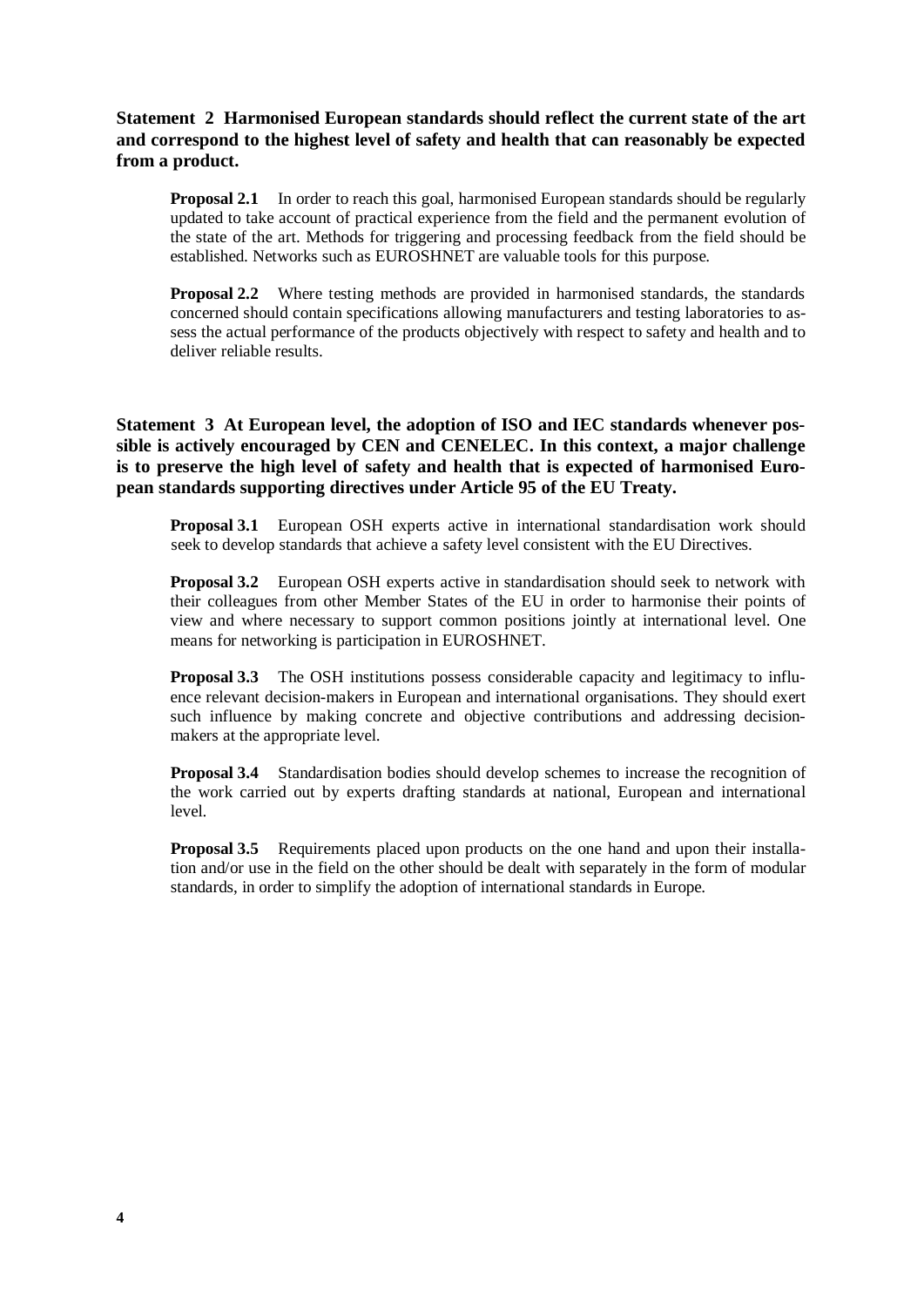**Statement 4 Efforts should be made to upgrade the system of Notified Bodies to a highquality system. The outcome of the activities of the Notified Bodies and their Coordination groups is relevant for improvements to product safety in Europe.**

**Proposal 4.1** Strengthening the status of the Coordination of Notified Bodies and requiring the active participation of notified bodies would support the development of more rigorous conformity assessment practices which respect all applicable provisions of the New Approach directives and enhance the credibility of CE marking. The European Coordination should develop a global progress scheme based upon a code of good practice, inter-laboratory testing, certification campaigns etc.

**Proposal 4.2** The accreditation of notified bodies and surveillance of their work are key elements of a high-quality system. The competence of notified bodies should be considered more closely.

**Proposal 4.3** National authorities do not always possess the necessary technical competence to carry out technical inspections within the framework of market surveillance. They should call upon experts, competent external laboratories, and more particularly notified bodies, provided these parties were not involved in the initial assessment of the product.

**Proposal 4.4** Recommendations for Use from the Coordination Groups of notified bodies are helpful as a rapid instrument for consensus-building. They are especially needed where deficits or faults exist in standards. Standing Committees should not delay their comments on Recommendations for Use, since negative comments could influence existing typeexamination certificates. The Coordination Groups should forward new Recommendations for Use, in the form of feedback from the field, to the relevant standardisation bodies.

**Proposal 4.5** The European Coordination of Notified Bodies can conduct its coordination work only for products undergoing an EC type-examination procedure. An incentive should exist to open up the European Coordination to the area in which type examination is not required, since most testing and certification bodies have a wider field of expertise that should be used for improving product safety in Europe. Recommendations for Use could also be produced for product groups which are not undergoing a mandatory EC type-examination procedure.

<span id="page-4-0"></span><u>.</u>

<sup>\*</sup> In this context, the "Decision of the European Parliament and the Council on a common framework for the marketing of products" (Decision No 768/2008/EC) is very much welcomed.